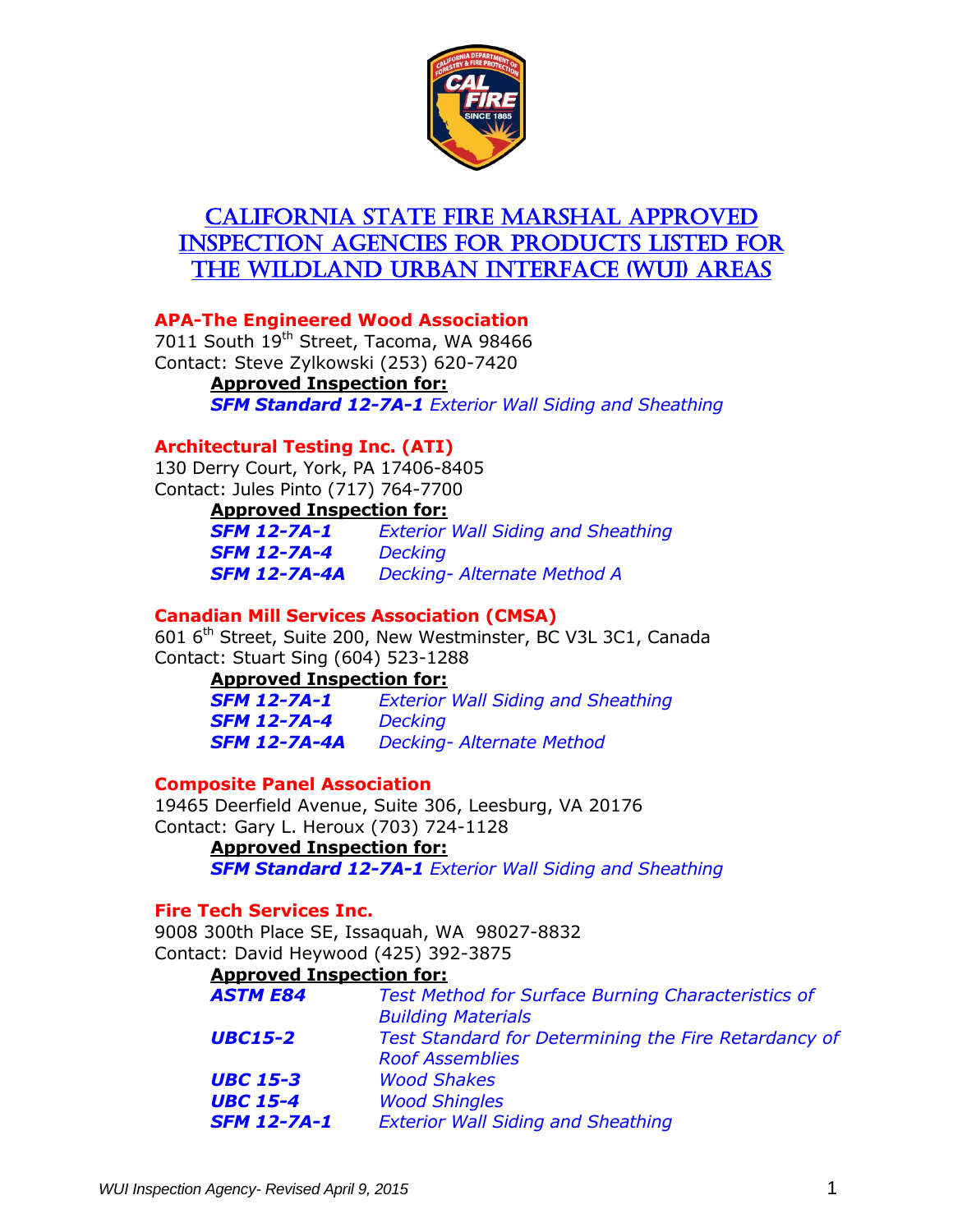**Intertek Testing Services NA, Inc.** 8431 Murphy Drive, Middleton, WI 53562 **Intertek Testing Services NA, Inc.** 16015 Shady Falls Road, Elmendorf, TX 78112-9784 **Intertek Testing Services NA, Ltd.** 1500 Brigantine Drive, Coquitlam, BC V3K 7C1, Canada **Approved Inspection for:** *SFM 12-7A-1 Exterior Wall Siding and Sheathing SFM 12-7A-2 Exterior Windows SFM 12-7A-3 Horizontal Projection Underside SFM 12-7A-4 Decking SFM 12-7A-4A Decking- Alternate Method A SFM 12-7A-5 Ignition Resistant Material ASTM E84 Test Method for Surface Burning Characteristics of Building Materials ASTM E 136 Standard Test Method for Behavior of Materials in a Vertical Tube Furnace ASTM E2912 Fire Test of Non-Mechanical Fire Dampers Used in Vented Construction ASTM E2886 Evaluating the Ability of Exterior Vents to Resist the Entry ASTM E2886M of Ambers and Direct Flame Impingement UBC15-2 Test Standard for Determining the Fire Retardancy of Roof Assemblies UBC 15-3 Wood Shakes UBC 15-4 Wood Shingles*

#### **National Accreditation & Management Institute Inc. (NAMI)**

4794 George Washington Memorial Highway, Hayes, VA 23072 Contact: Thomas Wix (804) 684-5124

**Approved Inspection for:**

*SFM 12-7A-1 Exterior Wall Siding and Sheathing*

#### **Pacific Lumber Inspection Bureau (PLIB)**

1010 South 336th Street, Suite 300, Dederal Way, WA 98003 Contact: Jeff Fantozzi (253) 835-3344

#### **Approved Inspection for:**

*SFM 12-7A-1 Exterior Wall Siding and Sheathing SFM 12-7A-4 Decking SFM 12-7A-4A Decking- Alternate Method*

#### **PFS Corporation**

1507 Matt Pass, Cottage Grove, WI 53527 Contact: James Husom (608) 839-1013

# **Approved Inspection for:**

*SFM 12-7A-4 Decking SFM 12-7A-4A Decking- Alternate Method A*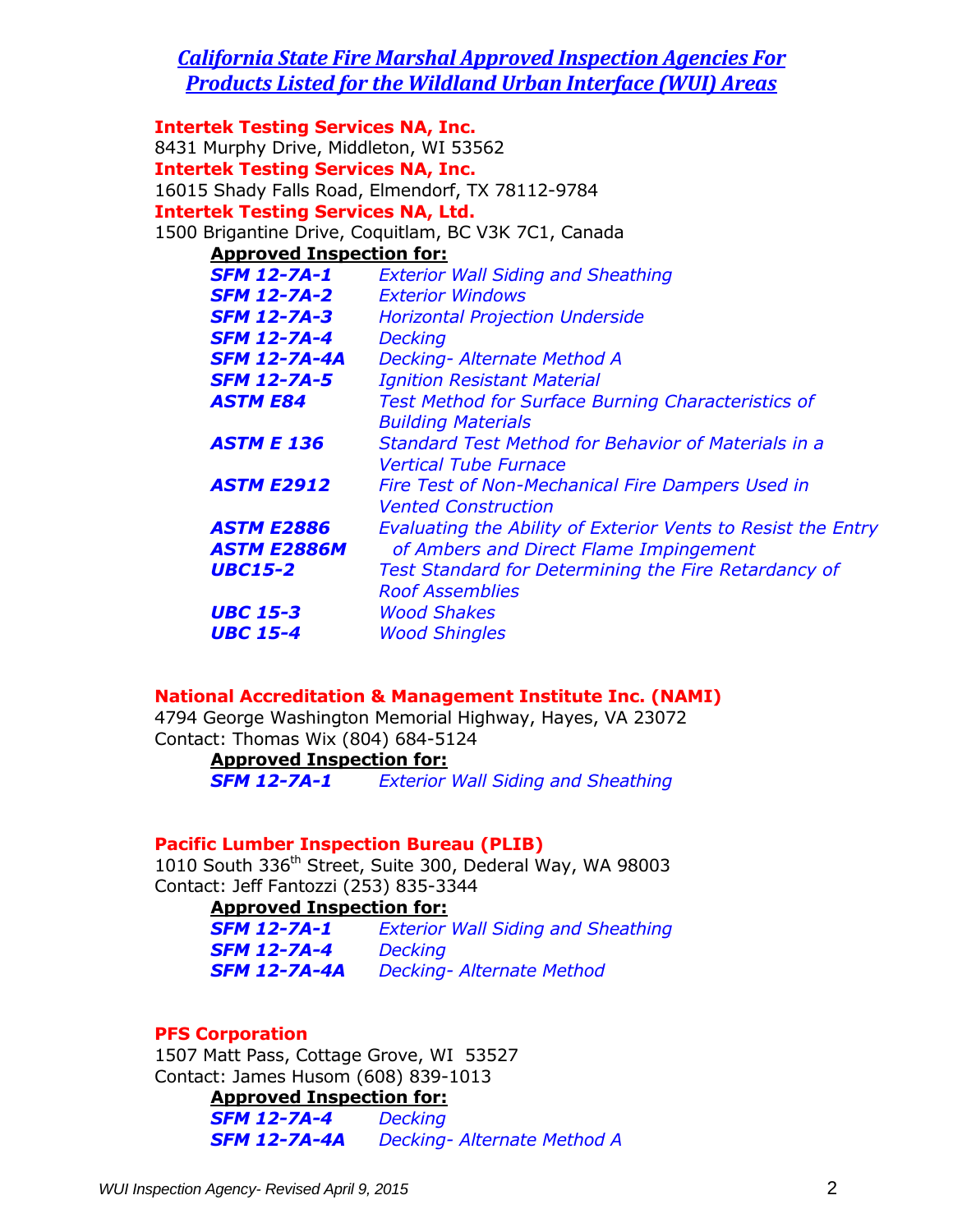### **Product Certification Consultants, LLC**

1676 Tupolo Drive, San Jose, CA 95124 Contact: Garrett Tom (408) 264-0131

## **Approved Inspection for:**

| <b>SFM 12-7A-1</b>  | <b>Exterior Wall Siding and Sheathing</b>                    |
|---------------------|--------------------------------------------------------------|
| <b>SFM 12-7A-2</b>  | <b>Exterior Windows</b>                                      |
| <b>SFM 12-7A-3</b>  | <b>Horizontal Projection Underside</b>                       |
| <b>SFM 12-7A-4</b>  | <b>Decking</b>                                               |
| <b>SFM 12-7A-4A</b> | Decking- Alternate Method A                                  |
| <b>SFM 12-7A-5</b>  | <b>Ignition Resistant Material</b>                           |
| <b>ASTM E84</b>     | <b>Test Method for Surface Burning Characteristics of</b>    |
|                     | <b>Building Materials</b>                                    |
| <b>ASTM E2912</b>   | Fire Test of Non-Mechanical Fire Dampers Used in             |
|                     | <b>Vented Construction</b>                                   |
| <b>ASTM E2886</b>   | Evaluating the Ability of Exterior Vents to Resist the Entry |
| <b>ASTM E2886M</b>  | of Ambers and Direct Flame Impingement                       |

#### **Progressive Engineering Inc.**

58640 State Road 15, Goshen, IN 46528 Contact: Stephanie Floyd

#### **Approved Inspection for:**

| <b>SFM 12-7A-1</b>  | <b>Exterior Wall Siding and Sheathing</b> |
|---------------------|-------------------------------------------|
| <b>SFM 12-7A-4</b>  | <b>Decking</b>                            |
| <b>SFM 12-7A-4A</b> | Decking- Alternate Method A               |

#### **Ramtech Laboratories**

14104 Orange Avenue, Paramount, CA 90723 Contact: Steven Berggren (562) 633-4824

## **Approved Inspection for:**

*SFM 12-7A-2 Exterior Windows SFM 12-7A-4 Decking SFM 12-7A-4A Decking- Alternate Method A*

### **Redwood Inspection Service**

818 Grayson Road, Suite 201, Pleasant Hill, CA 94523 Contact: Charles Jourdain (925) 935-1499

#### **Approved Inspection for:**

*SFM 12-7A-1 Exterior Wall Siding and Sheathing SFM 12-7A-4 Decking SFM 12-7A-4A Decking- Alternate Method A*

### **RI Ogawa and Associates, Inc.**

P.O. Box 81648 Las Vegas, Nevada 89117 Contact: Debby Woelfel (702) 491-3710

# **Approved Inspection for:**

*Concrete Tiles Clay Tiles Fiber Cement Products*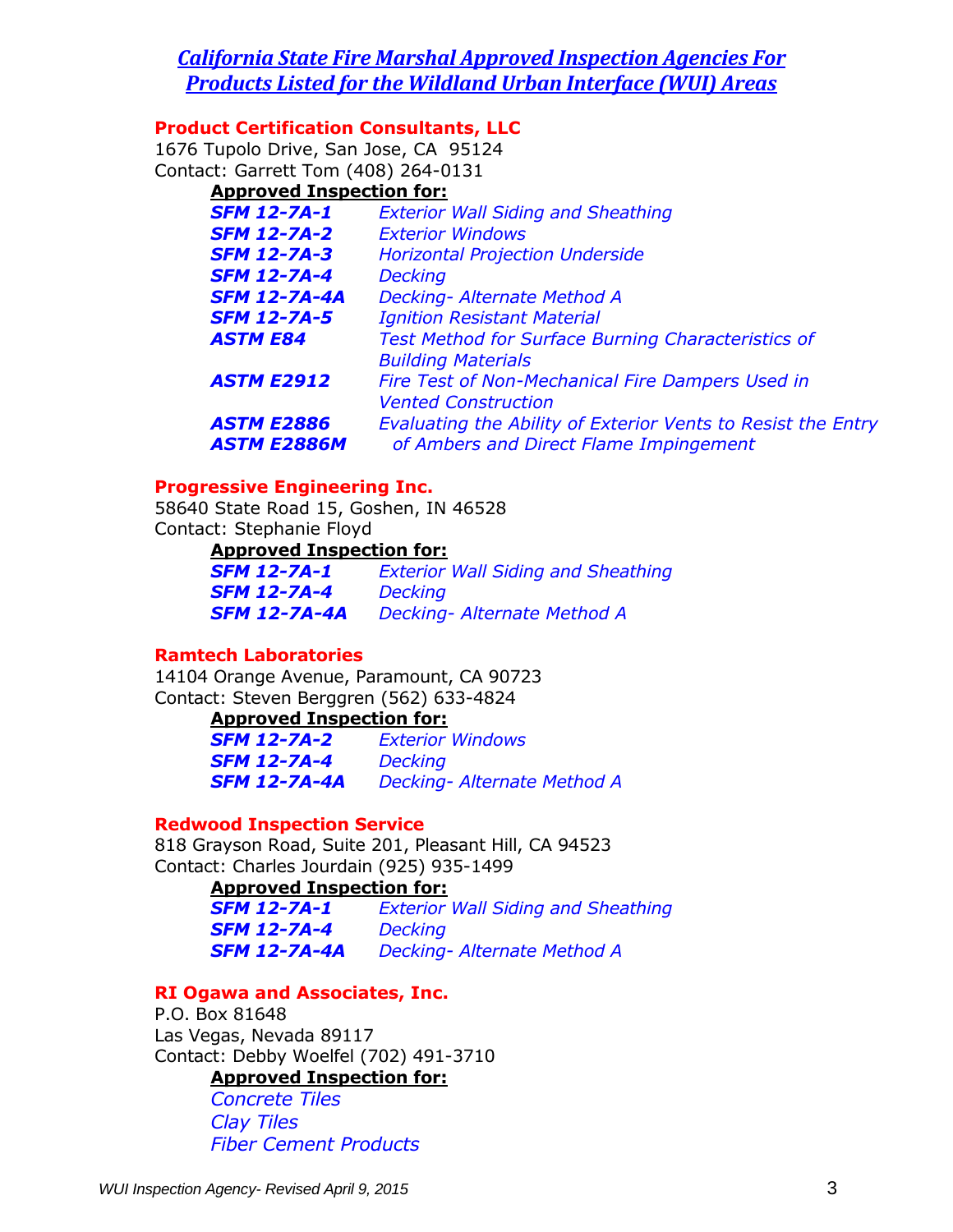#### **QAI Laboratories**

8285 White Oak Avenue, Rancho Cucamonga, CA 91730 Contact: Chris Bowness (909) 483-0250

## **Approved Inspection for:**

| <b>SFM 12-7A-1</b>  | <b>Exterior Wall Siding and Sheathing</b>          |
|---------------------|----------------------------------------------------|
| <b>SFM 12-7A-2</b>  | <b>Exterior Windows</b>                            |
| <b>SFM 12-7A-3</b>  | <b>Horizontal Projection Underside</b>             |
| <b>SFM 12-7A-4</b>  | <b>Decking</b>                                     |
| <b>SFM 12-7A-4A</b> | Decking- Alternate Method A                        |
| <b>SFM 12-7A-5</b>  | <b>Ignition Resistant Material</b>                 |
| <b>ASTM E84</b>     | Test Method for Surface Burning Characteristics of |
|                     | <b>Building Materials</b>                          |

### **Southwest Research Institute (SWRI)**

6220 Culebra Road, San Antonio, Texas 78238 Contact: Anthony Sauceda (210) 522-3718

## **Approved Inspection for:**

| <b>SFM 12-7A-1</b>  | <b>Exterior Wall Siding and Sheathing</b>                                              |
|---------------------|----------------------------------------------------------------------------------------|
| <b>SFM 12-7A-2</b>  | <b>Exterior Windows</b>                                                                |
| <b>SFM 12-7A-3</b>  | <b>Horizontal Projection Underside</b>                                                 |
| <b>SFM 12-7A-4</b>  | <b>Decking</b>                                                                         |
| <b>SFM 12-7A-4A</b> | Decking- Alternate Method A                                                            |
| <b>SFM 12-7A-5</b>  | <b>Ignition Resistant Material</b>                                                     |
| <b>ASTM E84</b>     | <b>Test Method for Surface Burning Characteristics of</b><br><b>Building Materials</b> |
| <b>ASTM E 136</b>   | Standard Test Method for Behavior of Materials in a<br><b>Vertical Tube Furnace</b>    |
| <b>UBC15-2</b>      | Test Standard for Determining the Fire Retardancy of<br><b>Roof Assemblies</b>         |
| <b>UBC 15-3</b>     | <b>Wood Shakes</b>                                                                     |
| <b>UBC 15-4</b>     | <b>Wood Shingles</b>                                                                   |

#### **Timber Products Inspection, Inc.**

105 S.E. 124<sup>th</sup> Avenue, Vancouver, WA 98684 Contact: Casey Dean (360) 449-3840

## **Approved Inspection for:**

*SFM 12-7A-1 Exterior Wall Siding and Sheathing*